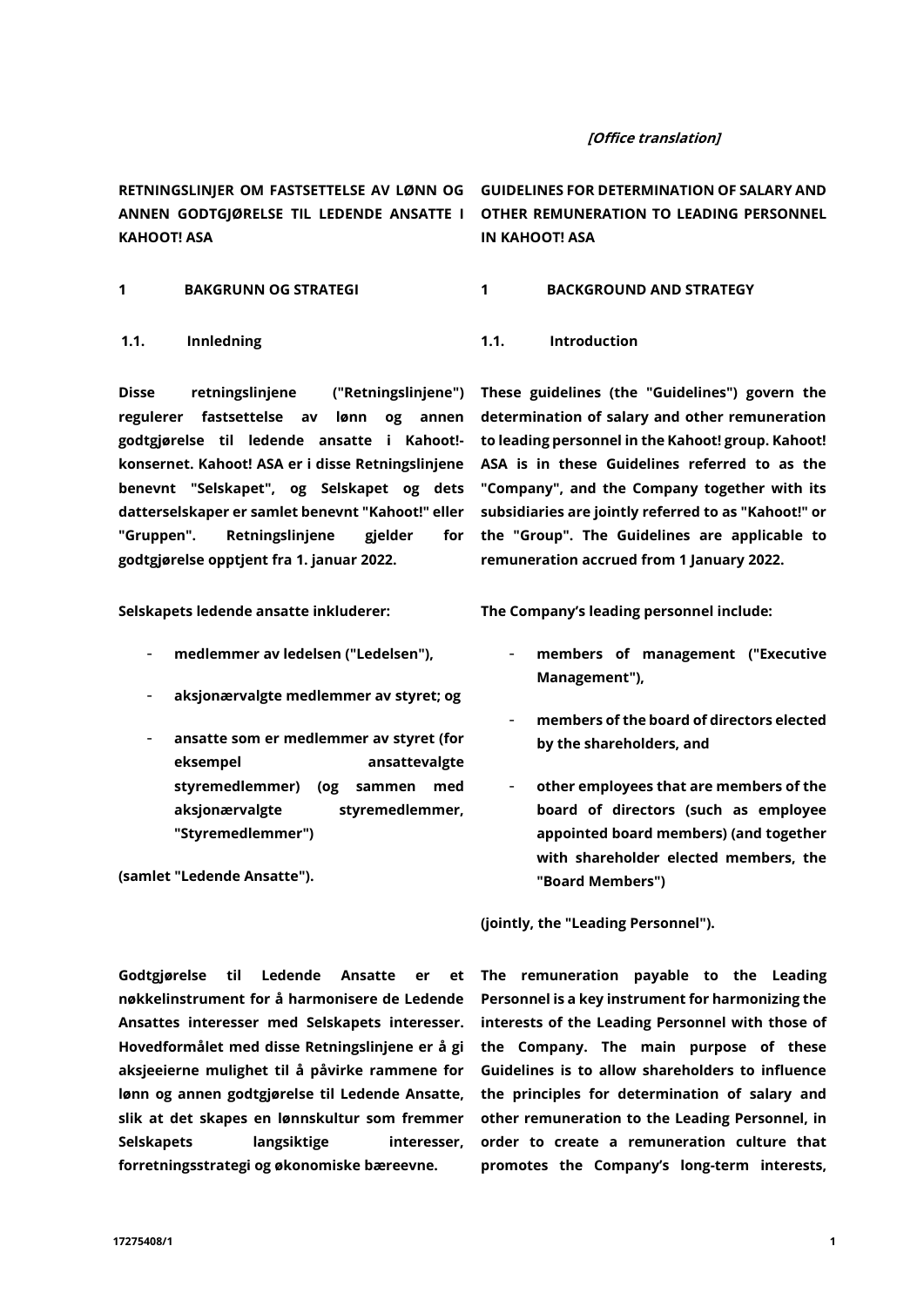Retningslinjene er utarbeidet av Selskapets styre og utformet i tråd med bestemmelsene i allmennaksjeloven § 6-16a og forskrift om retningslinjer og rapport om godtgjørelse for Ledende Ansatte.

# <span id="page-1-0"></span>**1.2 Forretningsstrategi, langsiktige interesser og økonomiske bæreevne**

Kahoot! har et ambisiøst mål om å bli den ledende læringsplattformen i verden ved at brukerne deltar i engasjerende læringsspill i en rekke omgivelser, hjemme, på kontoret og i utdanningsinstitusjoner. Kahoot!s strategiske fokus er kontinuerlig å forbedre verdien av de produktene som tilbys på selskapets plattform, akselerere brukervekst, engasjement og brukere.

For å oppnå disse målene, anser Selskapet det som nødvendig å være i stand til å rekruttere og beholde høyt kvalifiserte Ledende Ansatte. Den overordnede ambisjonen er at Retningslinjene skal sikre at Selskapet har en godtgjørelsespolitikk som gjør det mulig for Selskapet å rekruttere og beholde høyt kvalifisert personell, slik at forretningsstrategien, langsiktige interesser og økonomisk bærekraft kan oppnås.

business strategy and the Company's financial sustainability.

The Guidelines have been prepared by the Company's board of directors in accordance with the provisions of section 6-16a of the Norwegian Public Limited Companies Act and the Regulation on guidelines and report on remuneration payable to Leading Personnel.

**1.2 Business strategy, long-term interests and financial sustainability**

Kahoot! has an ambitious goal of becoming the leading learning platform in the world through playing engaging learning games in an array of setting, at home, in the office and in educational institutions. Kahoot!'s strategic focus is to continuously improve value propositions within its product offerings, accelerate user growth, engagement and subscriptions.

To achieve these goals, the Company is of the view that it is necessary to be able to recruit and keep highly qualified Leading Personnel. The overall ambition with these Guidelines is that they ensure that the Company has a remuneration policy that enables it to recruit and retain highly qualified personnel, so that the business strategy, long-term interests and financial sustainability can be achieved.

### **2 GODGJØRELSE TIL SELSKAPETS LEDELSE 2 REMUNERATION TO THE EXECUTIVE**

**2.1. Hovedprinsipper for godtgjørelse til Ledelsen** 

godtgjørelsespolitikk er at Ledelsen skal tilbys

Hovedprinsippet for

# **MANAGEMENT**

**2.1. Main principles for the stipulation of remuneration to the Executive Management** 

konkurransedyktige vilkår når den samlede offered competitive terms when their total godtgjørelsespakken tas i betraktning. Den remuneration package is taken into account. Such Kahoot!'s The main principle for Kahoot!'s remuneration policy is that the Executive Management shall be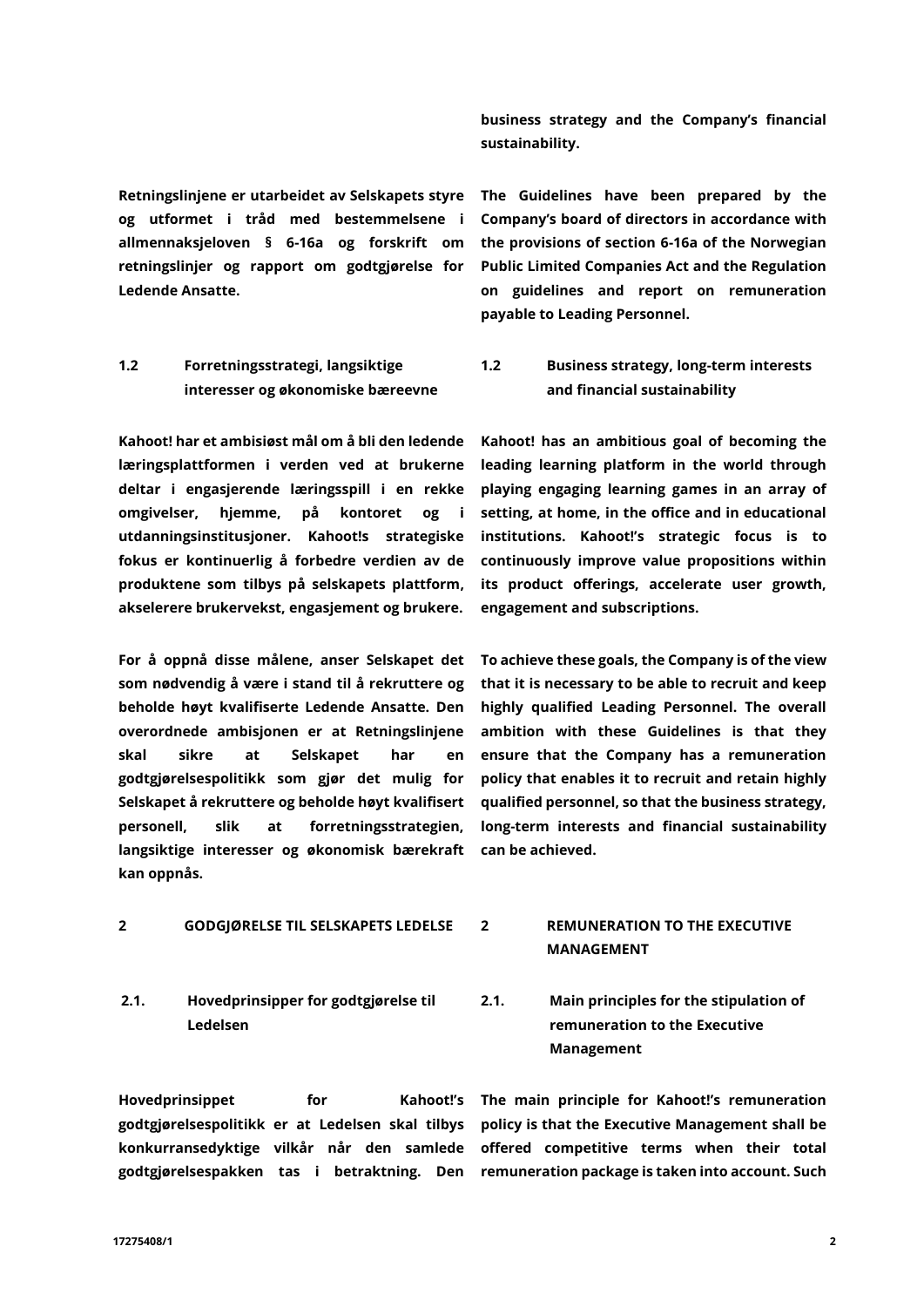samlede godtgjørelsen kan bestå av elementer som basislønn, bonus, aksje- og opsjonsprogrammer, naturalytelser og pensjonsordninger. Kahoot! vil forsøke å tilby et godtgjørelsesnivå som anses som konkurransedyktig og på markedsvilkår, sammenlignet med nivået som tilbys av konkurrenter, og som bidrar til å tilfredsstille Gruppens behov for å rekruttere og beholde høyt kvalifisert personell.

Styret i Selskapet har ansvaret for godtgjørelsesordningene til Ledelsen. Selskapet har etablert en kompensasjonskomité ("**Kompensasjonskomité**" eller "**Komitéen**") som består at to eller tre medlemmer valgt blant styrets medlemmer. Komitéen, som er en underkomité av styret, foreslår, fører tilsyn med og godkjenner godtgjørelse til Ledelsen. Komitéen skal foreslå Retningslinjer om fastsettelse av lønn og annen godtgjørelse som skal vedtas av styret og godkjennes av generalforsamlingen. Komitéen skal i henhold til egne retningslinjer:

- Forberede saker for styrets vurdering og vedtak om godtgjørelse av, og andre saker vedrørende Selskapets Ledelse; og
- Foreslå retningslinjer for kompensasjon og ansettelsesbetingelser for Selskapets Ledelse, som skal vedtas av styret.

Komitéen skal i sine anbefalinger til styret sørge for at godtgjørelse av Ledelsen knyttet til ytelse i form av egenkapitalbaserte insentivordninger, bonusutbetalinger eller lignende, dersom det blir

package may consist of elements such as basesalary, bonus, share and option schemes, benefits in kind and pension arrangements. Kahoot! shall seek to offer a remuneration level that is considered competitive and on market terms, compared to the level offered by its peers, and which seeks to satisfy the Group's need to recruit and keep highly qualified personnel.

### **2.2. Beslutningsprosessen 2.2. The decision-making process**

The board of directors is responsible for the forms of remuneration of the Executive Management. The Company has established a remuneration committee (the "**Remuneration Committee**" or the "**Committee**") which consists of two or three members elected from the members of the board of directors. The Committee, which is a subcommittee of the board of directors, recommends, prepares and evaluates the compensation of Executive Management. The Committee shall propose Guidelines for determination of salary and other remuneration which shall be approved by the board of directors and the general meeting. The Committee shall in accordance with separate guidelines among other things:

- Prepare matters and make a recommendation to the board of directors regarding the compensation of and other matters relating to the Company's Executive Management; and
- Recommend guidelines for compensation and employment conditions for the Company's Executive Management, to be approved by the board of directors.

The Remuneration Committee shall in their recommendations to the board of directors ensure that remuneration to the Group's Executive Management through equity incentive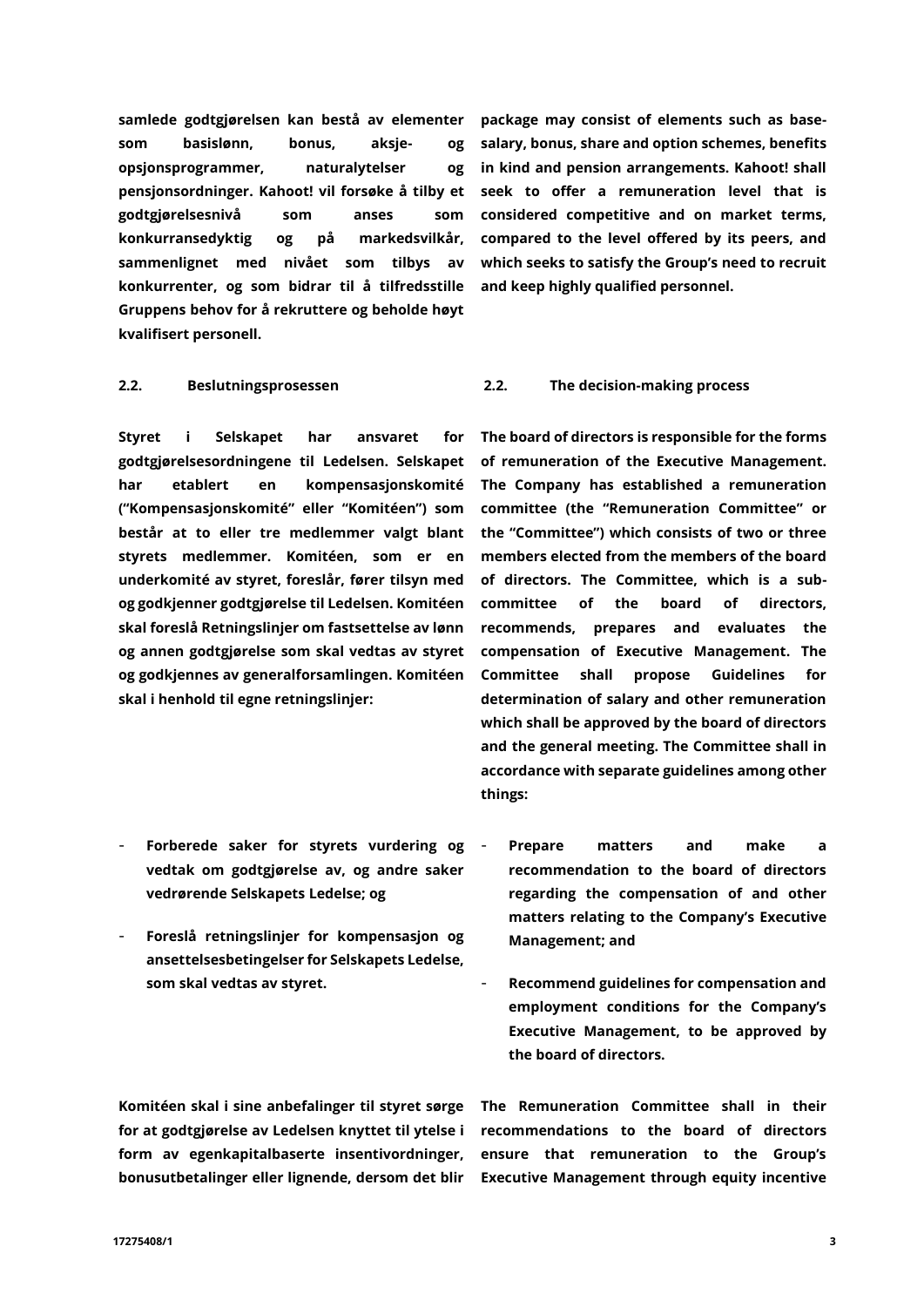benyttet, er nært knyttet til verdiskapning for aksjeeierne og Selskapets resultatutvikling over tid. Det følger videre av retningslinjene for Komitéen at slike ordninger bør være basert på målbare faktorer som de ansatte det kan påvirke.

**2.3. Informasjon vedrørende godtgjørelsen til Ledelsen**

Ledelsen vil motta følgende faste godtgjørelseselementer fra Kahoot!:

**Basislønn**: Basislønn skal utgjøre hoveddelen av deres totale godtgjørelse. Enkelte ansatte som jobber hovedsakelig med salg har i tillegg resultatbasert bonus. Basislønnen utgjør for disse ca. 65-100 % av summen av basislønn og resultatbasert bonus. Basislønnen skal fastsettes med hensyn til den ansattes stilling, erfaring og prestasjoner, konkurransesituasjonen i arbeidsmarkedet og Gruppens lønnsbudsjett. Basislønnen kan justeres årlig. Selskapets har ingen maksimale lønnsnivåer.

**Naturalytelser**: Ledelsen kan tilbys naturalytelser som del av sin lønn, slik som dekning av mobilabonnement, privat bredbånd, forsikringer og dekning av reiseutgifter.

**Pensjonsordning**: Ledelsen deltar i Gruppens definerte pensjonsinnskuddsordning i samsvar med ufravikelig lovgivning.

programs, bonus programs or similar variable remuneration, if adopted, is closely related to value creation of the shareholders and the Company's long-term performance. In accordance with the guidelines of the Committee, the payment of variable remuneration should be based on measurable parameters that the employees can influence.

- **2.3. Details on the compensation of the Executive Management**
- 2.3.1 Fast godtgjørelse 2.3.1 Fixed remuneration

Executive Management may receive the following fixed remuneration elements from Kahoot!:

**Base salary:** The fixed salary paid to the Executive Management shall constitute the main part of their total remuneration. Certain employees who work in sales may also have performance-based bonus, the base salary for these persons constitutes approximately 65-100% of the total amount of base salary and performance-based bonus. When determining the fixed salary the employees' position, experience and performance, the competitiveness in the market and the Group's salary budget. The fixed salary may be adjusted annually. The Company does not operate with maximum salary levels.

**Contribution in kind**: Executive Management may be offered contribution in kind as a part of their remuneration, such as coverage of phone and phone expenses, private broadband, insurances and coverage of travel expenses.

**Pension scheme**: Executive Management participates in the Group's defined contribution pension scheme in accordance with mandatory law.

2.3.2 Variabel godtgjørelse 2.3.2 Variable remuneration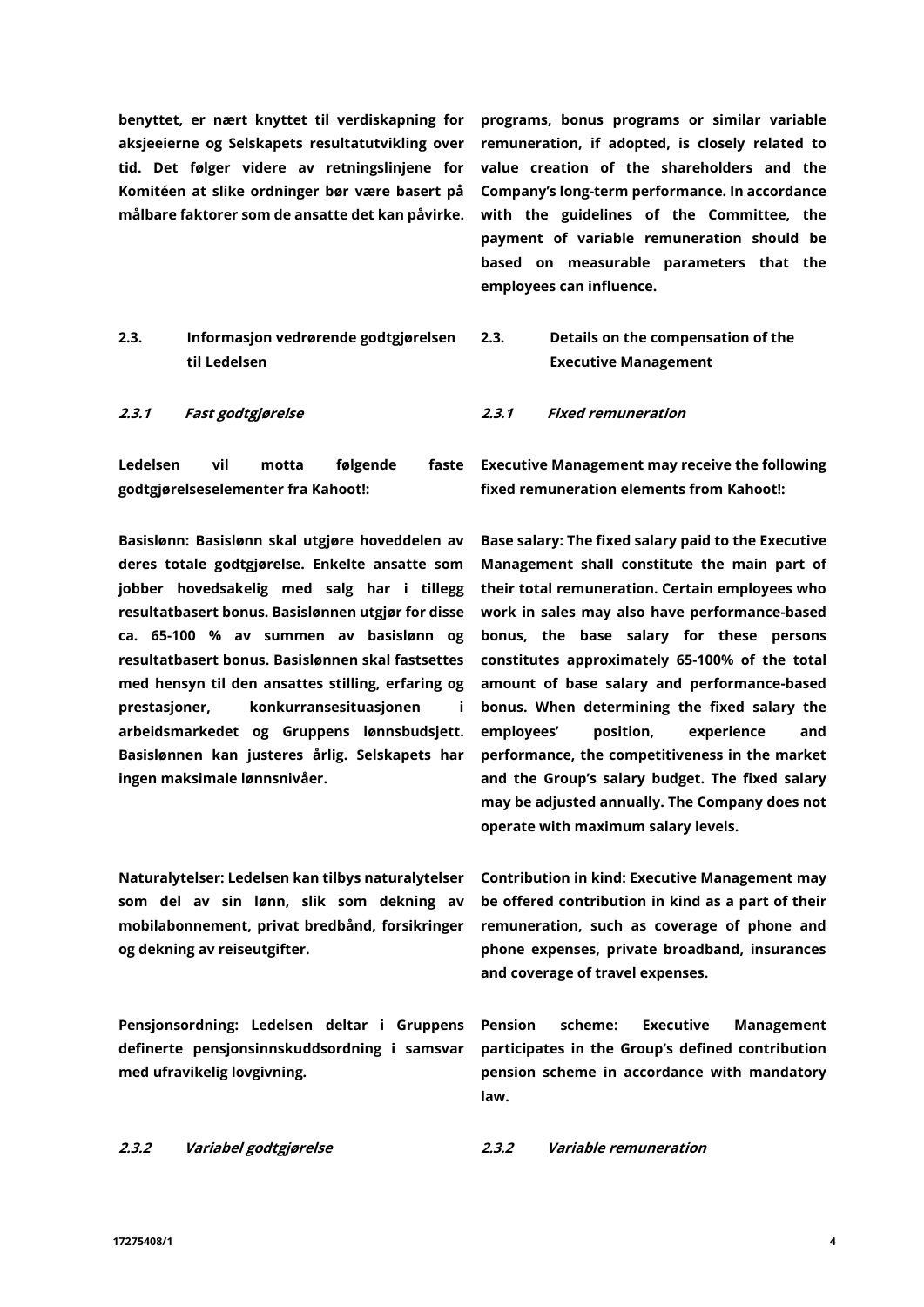For å gjennomføre Gruppens forretningsstrategi, langsiktige interesser og økonomiske bæreevne vil enkelte i Ledelsen kunne motta følgende variable godtgjørelse:

Ledelsen kan bli tilbudt resultatbasert bonus i tillegg til fast godtgjørelse fremover. Slik resultatbasert godtgjørelse skal avtales i det enkelte tilfellet der dette er aktuelt.

Foreløpig har ikke Gruppen en generell bonusordning for sine ansatte eller Ledelsen. Imidlertid har Salgsdirektøren og ansatte som jobber i Gruppens salgsteam inngått salgskommisjon og bonusavtaler. Provisjon og bonus beregnes på grunnlag av oppnådd salg, forutsatt at salgsteamet har nådd et forhåndsbestemt budsjett og den respektive medarbeideren oppnår forhåndsbestemte salgsmål, og betales på henholdsvis månedlig og kvartalsvis.

Kriteriene for eventuell resultatbasert bonus skal fastsettes av styret og være knyttet til målbare faktorer slik som oppfyllelsen av forhåndsdefinerte prioriterte KPI-er.

Selskapet har ikke anledning til å kreve tilbakebetalt variabel godtgjørelse med mindre det har skjedd åpenbare feil i avregning eller utbetalingsprosessen.

**Opsjoner**: For å sørge for samsvar mellom interessene til Ledelsen og Selskapets interesser kan opsjoner på aksjer i Selskapet tildeles som del av den totale godtgjørelsespakken for alle ansatte i Gruppen og spesifikke konsulenter. Et slikt

To implement the Group's business strategy, longterm interests and financial sustainability, certain of the Executive Management may receive the following variable remuneration:

### 2.3.2.1 Resultatbasert bonus: 2.3.2.1 Performance-based bonus:

The Executive Management may be offered performance-based bonuses in addition to their fixed remuneration going forward. Such performance-based bonus shall be agreed on an individual basis if applicable.

Currently, the Group does not have any general bonus schemes for its employees or Executive Management. However, the chief revenue officer (CRO) and employees working in the Group's sales team have entered into sales commission and bonus agreements. Commission and bonus are calculated based on achieved sales, provided that the sales team has reached a predetermined budget and the respective employee achieves predetermined sales goals, and is paid on a monthly and quarterly basis, respectively.

The criteria for any performance-based bonus shall be determined by the board of directors and shall be linked to measurable factors, such as the achievement of pre-determined prioritised KPIs.

The Company may not require repayment of variable remuneration, except in the event of obvious errors in the calculation or the payment process.

### 2.3.2.2 Opsjons- og investeringsprogram 2.3.2.2 Option and investment program

**Options**: To further align the interests of the Group's Executive Management by those of the Company, options to shares in the Company may be granted as a part of the total remuneration package for all employees and specific consultants of the Group. Such alignment of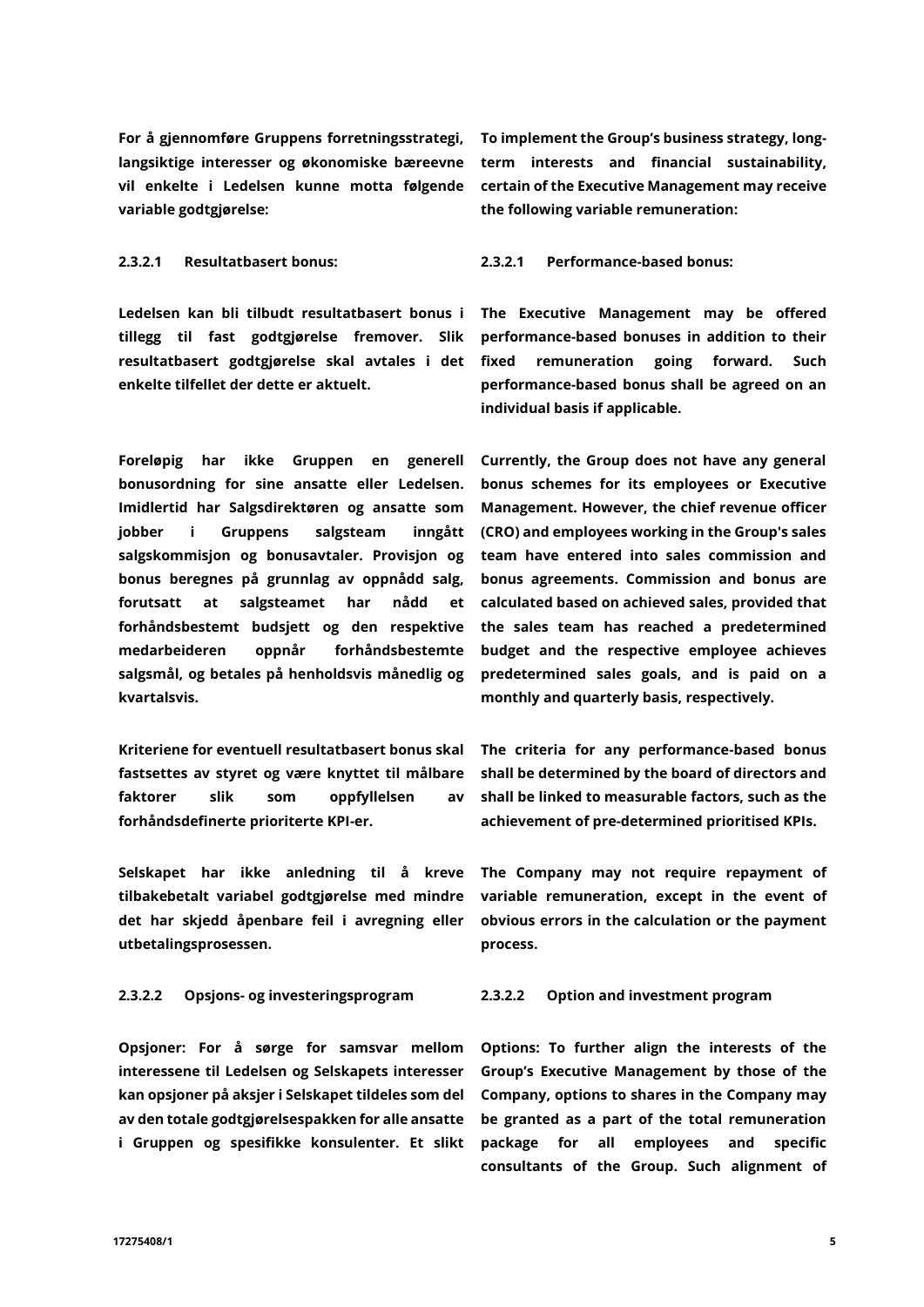samsvar mellom interesser anses som viktig for å oppfylle Selskapets mål angitt i punk[t 1.2.](#page-1-0)

Den 21. mai 2020, godkjente styret et langsiktig insentivprogram for Gruppens ansatte og spesifikke konsulenter som styret fastsetter ("**2020 Opsjonsprogram**"). 2020 Opsjonsprogrammet ble vedtatt etter utløpet av et langsiktig insentivprogram vedtatt av styret den 10. august 2017 ("**2017 Opsjonsprogram**").

Rettigheter til å erverve aksjer i Selskapet ("**Opsjonene**") gis på individuell basis til utvalgte mottakere (hver en "**Opsjonsinnehaver**"). Hver opsjon gir Opsjonsinnehaveren rett, men ikke plikt, til å tegne eller kjøpe (etter Selskapets valg) en aksje i Selskapet til en innløsningskurs som er definert i den enkelte aksjeopsjonsavtalen.

Opsjoner utstedt i henhold til 2017 Opsjonsprogrammet opptjenes som følger: (i) 25% av Opsjonene er opptjent 12 måneder etter tildelingsdatoen og (ii) 1/36 av de resterende Opsjonene opptjenes hver måned etterpå. Full opptjening skjer etter fire pr, og siste mulige utøvelse er fem år etter tildelingsdatoen.

Opsjoner utstedt i henhold til 2020 Opsjonsprogrammet opptjenes i henhold til en av de tre følgende opptjeningsplanene, eller en kombinasjon av alle tre; (A): (i) 50% av Opsjonene er opptjent 12 måneder etter tildelingsdato; og (ii) de resterende 50% av Opsjonene er opptjent 24 måneder etter tildelingsdatoen, og den siste mulige utøvelsen er fire år etter tildelingsdatoen; (B): (i) 1/3 av Opsjonene er opptjent 12 måneder etter tildelingsdato; (ii) neste 1/3 av Opsjonene er opptjent 24 måneder etter tildelingsdatoen; og (iii) de resterende 1/3 av Opsjonene er opptjent 36 måneder etter tildelingsdatoen, og den siste mulige utøvelsen er fire år etter tildelingsdatoen; eller (C): (i) 1/3 av Opsjonene er opptjent 24 måneder etter tildelingsdato; (ii) neste 1/3 av interests is considered important to fulfil the Company's goal set out in section [1.2.](#page-1-0)

On 21 May 2020, the Board of Directors resolved to implement a long-term share incentive scheme for employees of the Group (the "**2020 Share Option Rules**"). The 2020 Share Option Rules was implemented following expiry of the share incentive scheme implemented by the Board of Directors on 10 August 2017 (the "**2017 Share Option Rules**").

Rights to acquire shares in the Company (the "**Options**") are granted by the Company on an individual basis to selected recipients (each an "**Option Holder**"). Each Option gives the Option Holder the right, but not the obligation, to subscribe for or purchase (at the Company's choice) one Share in the Company at a strike price defined in the individual share option agreement.

Options issued under the 2017 Share Option Rules vest as follows: (i) 25% of the Options are vested 12 months after grant date; and (ii) 1/36 of the remaining Options shall vest each month thereafter. Full vesting occurs after four years and last possible exercise is five years after grant date.

Options issued under the 2020 Share Option Rules vests according to one of the three following vesting schedules, or a combination of all three; (A): (i) 50% of the Options are vested 12 months after grant date; and (ii) the remaining 50% of the Options are vested 24 months after grant date, and the last possible exercise is four years after grant date; (B): (i) 1/3 of the Options are vested 12 months after grant date; (ii) the next 1/3 of the Options are vested 24 months after grant date; and (iii) the remaining 1/3 of the Options are vested 36 months after grant date, and the last possible exercise is four years after grant date; or (C): (i) 1/3 of the Options are vested 24 months after grant date; (ii) the next 1/3 of the Options are vested 36 months after grant date; and (iii) the remaining 1/3 of the Options are vested 48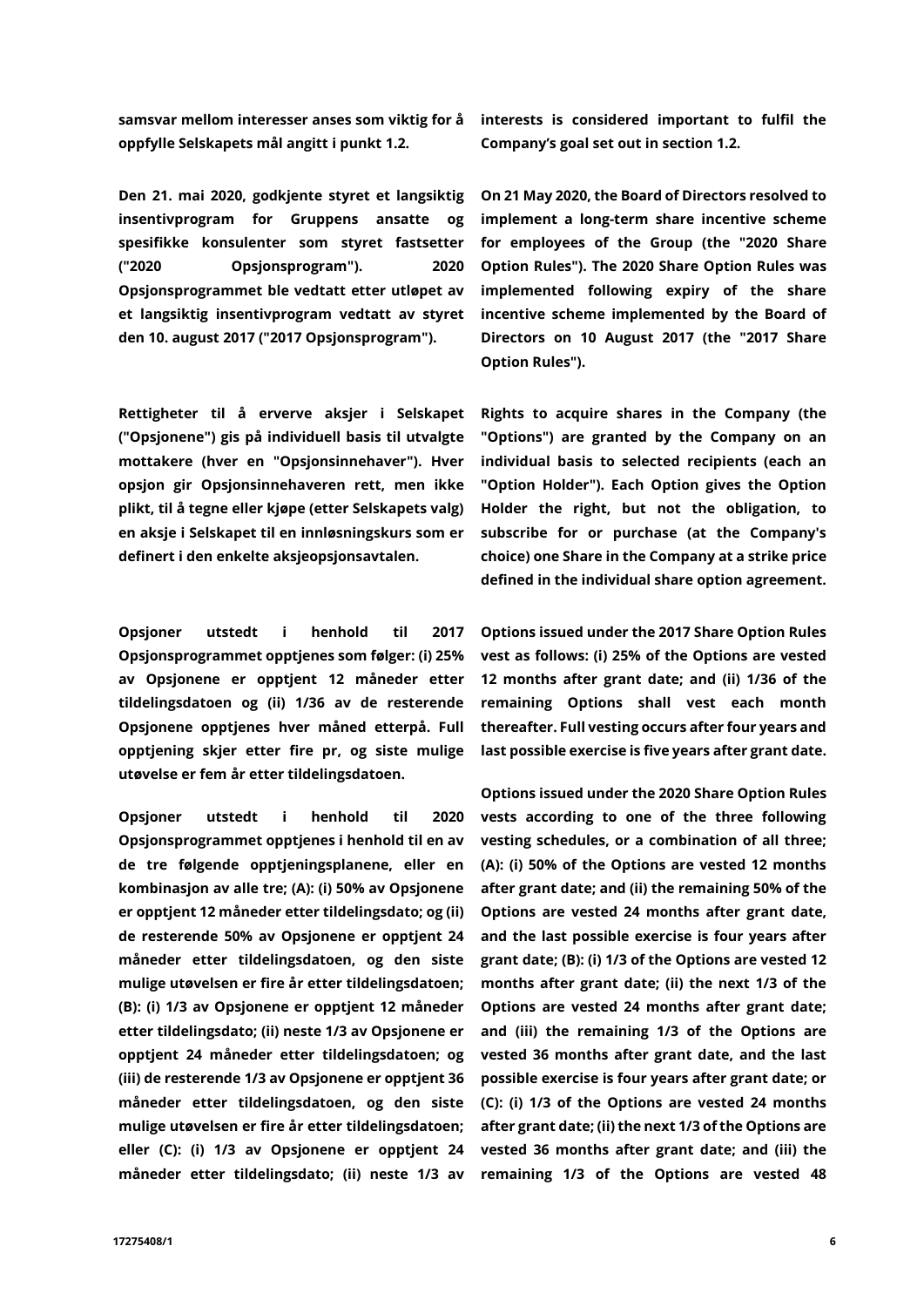tildelingsdatoen; og (iii) de resterende 1/3 av Opsjonene er opptjent 48 måneder etter tildelingsdato, og den siste mulige utøvelsen er fem år etter tildelingsdatoen.

I dag har Selskapet utestående ca. 24,9 millioner Opsjoner i henhold til 2017 Opsjonsprogrammet og 2020 Opsjonsprogrammet, tilsvarende ca. 5,1% av de utestående aksjene. Ingen nye opsjoner er utstedt i henhold til 2017 Opsjonsprogrammet etter implementering av 2020 Opsjonsprogrammet.

Styret har til hensikt å gi årlige Opsjonstildelinger i henhold til 2020-aksjeopsjonsreglene i 2022 og 2023. Styret har foretatt en evaluering av programmets virkning, og har på den basis besluttet å be generalforsamlingen om en forlengelse av programmet i ytterligere tre år.

Opsjonene vil bli justert for aksjesplitt, aksjespleis og utdeling av utbytte men ikke for fortrinnsrettsemisjoner.

Selskapet skal forbeholde seg retten til å gjøre opp Opsjonene i kontanter.

Særskilte vilkår tilknyttet Opsjonene er fastsatt i avtale mellom Opsjonshavere og Selskapet.

### **2.3.2.3 RSUs and PSUs 2.3.2.3 RSUs and PSUs**

For ytterligere å sikre samsvar mellom interessene til de relevante personer og Gruppen kan restricted stock units (RSU) og performance stock units (PSUs) (RSUer og PSUer omtales sammen som "**Insentivrettighetene**") bli tildelt som del av den totale godtgjørelsespakken for ansatte, konsulenter og, når det gjelder RSUer, styrets medlemmer.

Opsjonene er opptjent 36 måneder etter months after grant date, and the last possible exercise is five years after grant date.

> As the date hereof, the Company has outstanding approx. 24.9 million Options under the 2017 Share Option Rules and 2020 Share Option Rules, respectively, equal to 5.1% of the outstanding shares. No new Options have been issued under the 2017 Share Option Rules following implementation of the 2020 Share Option Rules.

> The board of directors intends to make annual grants under the 2020 Share Option Rules in 2022 and 2023. The board has assessed the effect of the 2020 Share Option Program, and has on that basis decided to ask the general meeting for an extension of the program for another three years.

> The Options will be adjusted for share splits, reverse share splits and dividends, but not for rights offerings.

> The Company shall reserve the right to cash settle the Options.

> Specific terms pertaining to the Options are set out in agreements between Option Holders and the Company.

To further align the interests of the relevant persons with those of the Group, restricted Stock Units (RSU) and performance stock units (PSUs) (RSUs and PSUs are jointly referred to as "**Equity Incentive Rights**") may be offered to employees, consultants and, with respect to RSUs, members of the board of directors as, part of the total compensation package.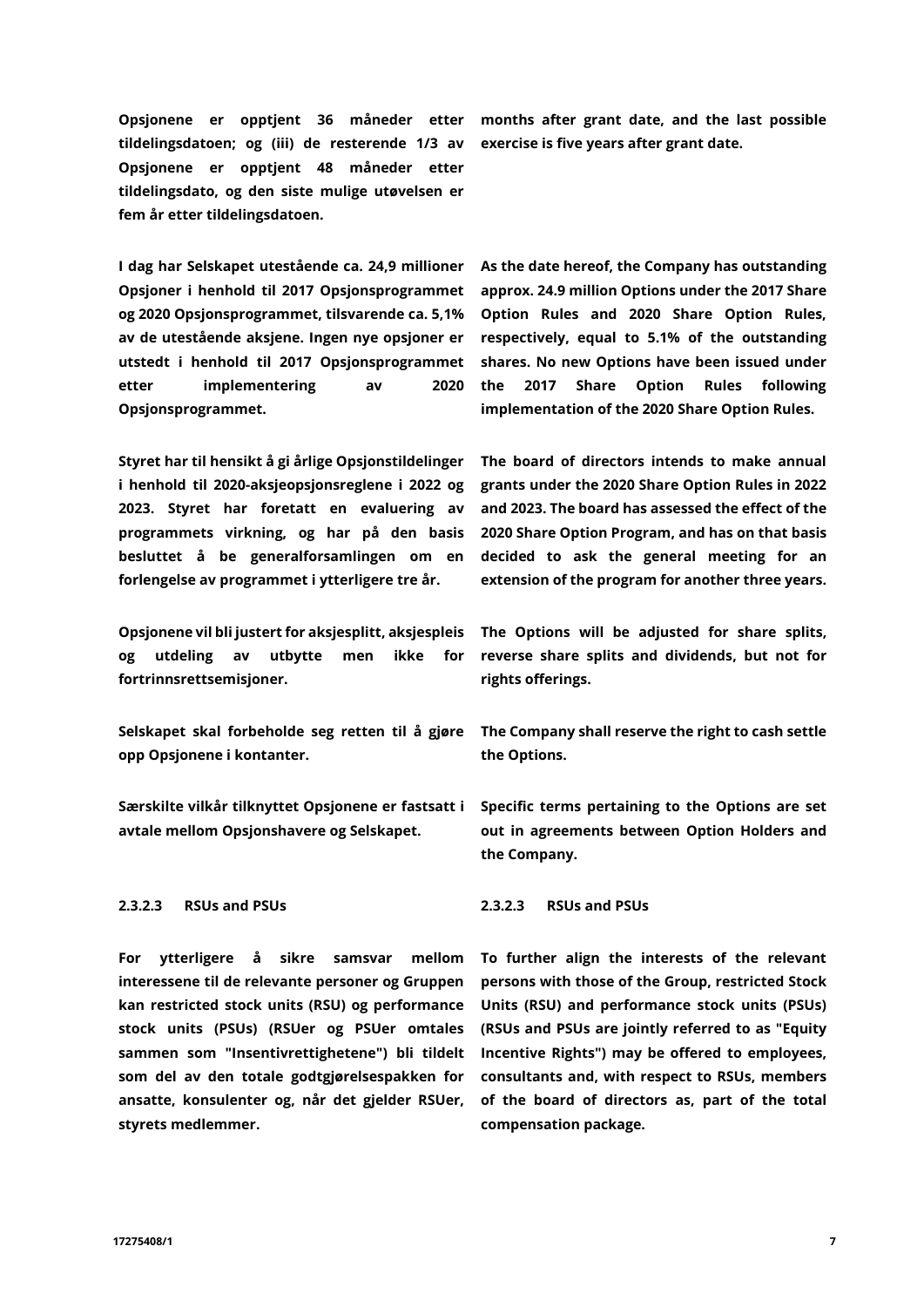Insentivrettighetene gis på individuell basis til utvalgte mottakere som nevnt over (hver en "**Rettighetshaver**").

Antallet Insentivrettigheter som utstedes til hver av Rettighetshaverne vil bli beregnet på basis av et for Rettighetshaver bestemt beløp og den volum-vektede gjennomsnittskursen i NOK for Selskapets aksjer de siste 30 handelsdager før tildelingsdatoen. Med unntak for overdragelse til heleide selskaper skal Insentivrettighetene være ikke-omsettelige og hver Insentivrettighet gir Rettighetshaveren en rett og plikt til å erverve en aksje i Selskapet til en kurs på NOK 0,10 (som tilsvarer pålydende på Selskapets aksjer), forutsatt at opptjeningsbetingelsene beskrevet nedenfor er tilfredsstilt.

RSUer opptjenes over en periode på tre år etter tildelingsdatoen og den siste mulige utøvelsen er fire år etter tildelingsdatoen. RSUene vil opptjenes i henhold til det ovenstående med mindre tidligere opptjening blir godkjent av Selskapets styre (jf. punkt 4.2 nedenfor).

Opptjeningen av PSUer tildelt Rettighetshaveren bestemmes av forhåndsdefinert objektive operasjonelle mål som definert av styret og oppnåelsen av disse. Utøvelsesperioden for PSUene løper fra opptjeningstidspunktet og utløper fire år etter tildelingsdatoen.

Vilkårene for Insentivrettigheter skal inneholde bestemmelser om virkningene av Rettighetshaveren slutter i Gruppen. For Styremedlemmer er det en betingelse for utøvelse av RSUer at (i) Rettighetshaveren arbeider i Selskapet på utøvelsestidspunktet og (ii) at Rettighetshaveren ikke forut for utøvelsestidspunktet har meddelt Selskapet sin intensjon om å forlate Selskapet. Øvrige vilkår og

The Equity Incentive Rights are granted by the Company on an individual basis to selected recipients as mentioned above (each an "**Equity Rights Holder**").

The number of Equity Incentive Rights issued to each of the Equity Rights Holder will be calculated on the basis of an amount determined for the Equity Rights Holder and the volume weighted average price for the Company's shares the last thirty trading days prior to the grant date. Except for internal transfers to the Equity Rights Holder's holding company, each Equity Incentive Rights will be non-transferrable and each Equity Incentive Right will give the right and obligation to acquire one share in the Company for a price of NOK 0.10 (the nominal value) subject to satisfaction of the applicable vesting conditions.

RSUs will vest over a period of three years after grant date, and the last possible exercise is four years after grant date. The RSUs will vest in accordance with the above unless early vesting is approved by the Company's board of directors (cf. item 4.2 below).

The vesting of PSUs granted to the Equity Rights Holders shall be determined by objective operational factors as determined by the board of directors and the achievement of these. The exercise period for the PSUs commence at vesting and expire on the fourth anniversary of the grant date.

The terms and conditions of the Equity Incentive Rights shall include leaver provisions for the Equity Rights Holders. For Board Members is a condition for exercise of RSUs that (i) the Equity Rights Holder is engaged at the Company at the exercise date and (ii) the Equity Rights Holder not having notified the Company prior to the exercise date of the Equity Rights Holder's intention leave the Company in his/her capacity. Other terms and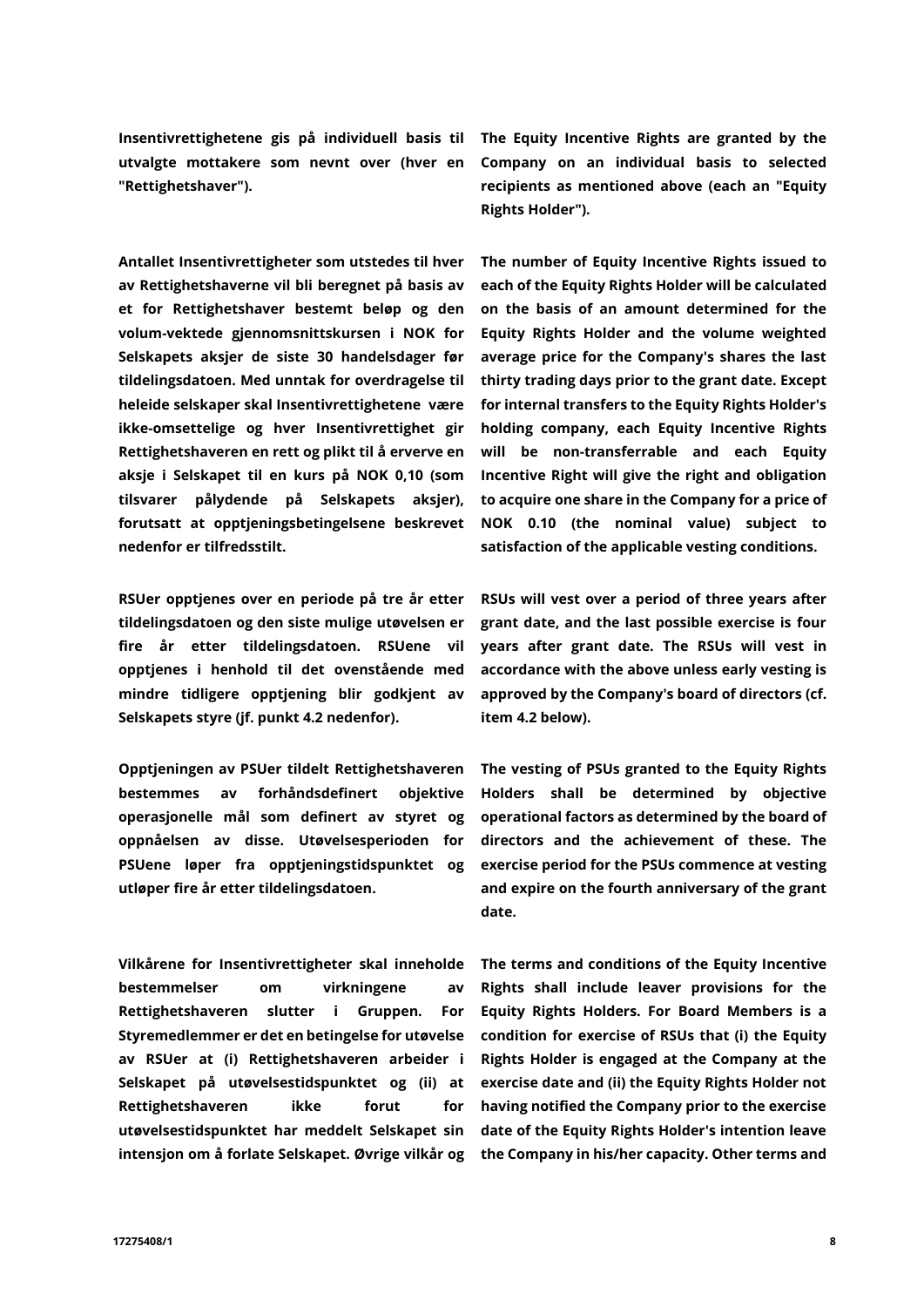betingelser for RSUer til Styremedlemmer kan fastsettes av generalforsamlingen.

Insentivrettighetene vil bli justert for aksjesplitt og aksjespleis, men ikke for utdeling av utbytte eller fortrinnsrettsemisjoner. Ytterligere vilkår tilknyttet Insentivrettigheter vil bli fastsatt i avtale mellom Rettighetshaveren og Selskapet.

Styret kan tildele og utstede RSUer og PSUer på andre vilkår enn det som fremgår over, eller endre vilkårene for utstedte RSUer og PSUer, uavhengig av om disse er opptjent, dersom det er ønskelig for å ivareta Selskapets interesser.

Selskapet skal forbeholde seg retten til å gjøre opp Insentivrettighetene i kontanter.

**2.4. Varighet på avtaler som gir Ledelsen godtgjørelse fra Kahoot!**

Ansettelsesavtalene med Ledelsen er permanente ansettelsesavtaler.

Det relevante Gruppeselskapet og enkeltpersoner i Ledelsen har en oppsigelsestid på mellom tre til seks måneder.

CEO i Selskapet, og CEO i datterselskap Clever, Inc., har i henhold til sine arbeidsavtaler rett til sluttvederlag på seks månedslønner i forbindelse med en oppsigelse. Med unntak av dette, har ingen ansatte, inkludert Ledelsen, inngått ansettelsesavtaler som gir fordeler ved oppsigelse.

conditions for RSUs to Board Members may be determined by the general meeting,

The Equity Incentive Rights will be adjusted for share splits and reverse share splits, but not for dividends or rights offerings. Additional terms pertaining to the Equity Incentive Rights will be set out in an agreement between the Equity Rights Holder and the Company.

The board of directors may grant and issue RSUs and PSUs on other terms than as set out above, or amend the terms for issued RSUs and PSUs, regardless of whether these have vested, if it is desirable in order to serve the interests of the Company.

The Company shall reserve the right to cash settle the Equity Incentive Rights.

- **2.4. Duration of agreements that provide Executive Management remuneration from Kahoot!**
- The employment agreements of the Executive Management are permanent employment agreements.

The relevant Group company and Executive Managers have a three to six months' notice period.

The CEO in the Company, and the CEO in the subsidiary Clever, Inc., are pursuant to their employment agreements with the Company entitled to severance pay in connection with termination of their employment, equal to six months' salary. Other than this, no employee, including any other member of the Executive Management, has entered into employment agreements which provide for any special benefits upon termination.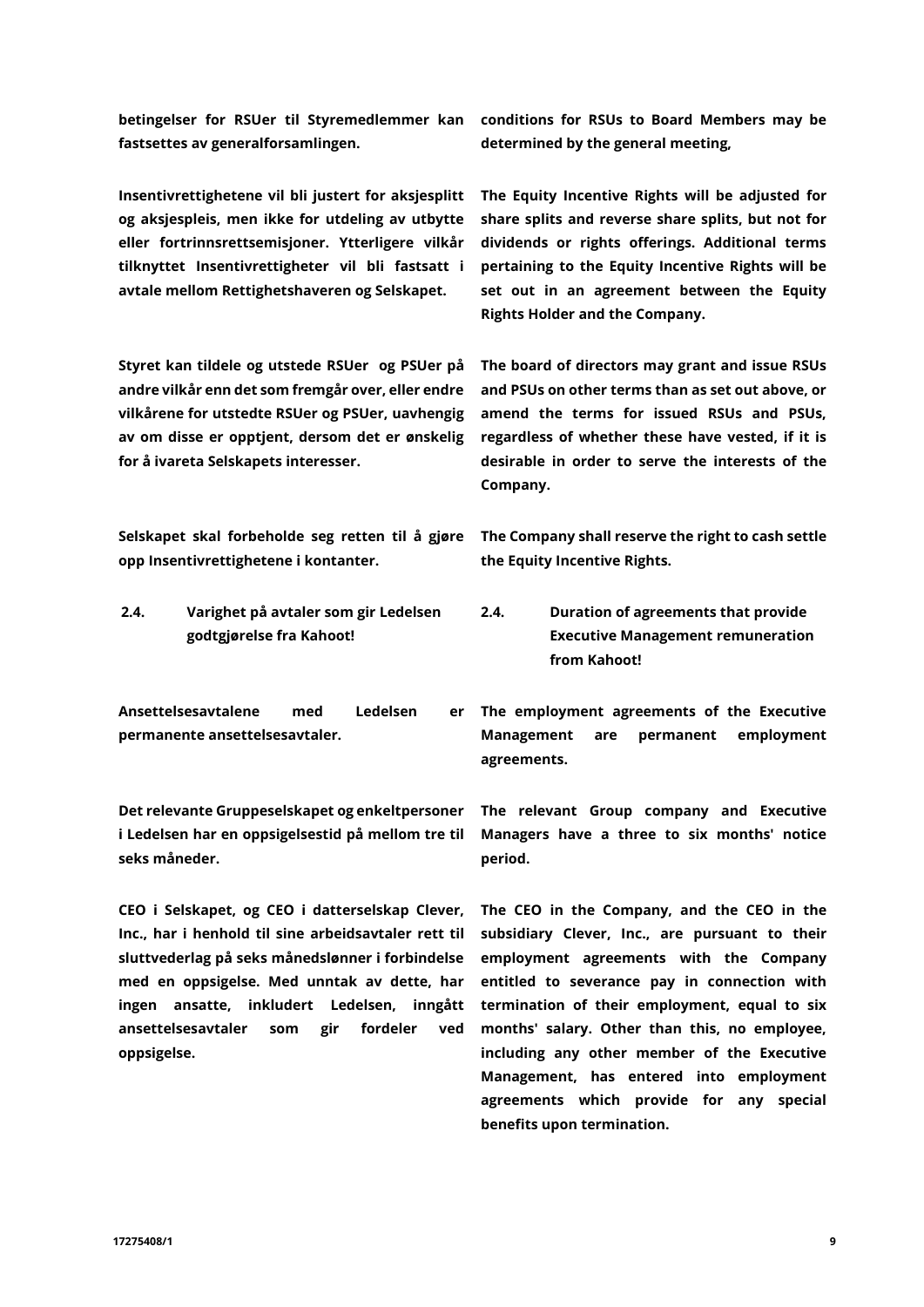# **2.5. Lønn og ansettelsesvilkår for øvrige ansatte**

Ved utformingen av Retningslinjene er lønn og ansettelsesvilkår for Gruppens øvrige ansatte tatt i betraktning, slik at den godtgjørelsen som tilbys til Ledelsen, ikke skal stå i et urimelig misforhold til den lønnen Gruppen ellers tilbyr sine ansatte.

**3.1. Hovedprinsipper for godtgjørelse til styret**

I henhold til valgkomiteens retningslinjer skal godtgjørelsen til Styremedlemmene reflektere styrets ansvar, kompetanse, tidsbruk og kompleksitet. I vurderingen er det naturlig å se hen til størrelsen på godtgjørelsen til Styremedlemmer i andre sammenlignbare selskaper.

Generalforsmalingen har valgt en egen valgkomite, bestående av en leder og ett medlem. Valgkomiteen fremmer forslag til godtgjørelse til Styremedlemmene som godkjennes av generalforsamlingen. Valgkomiteen følger Norsk anbefaling for eierstyring og selskapsledelse ("**Anbefalingen**").

## **3.3. Beskrivelse av godtgjørelsesordninger til Styremedlemmene**

Styremedlemmene har fast godtgjørelse for sine verv. Styremedlemmene som også er medlemmer av styrets særskilte komiteer, mottar i tillegg en

# **2.5. Salary and terms of employment of other employees**

In the preparation of these Guidelines, the salary and terms of employment of the other employees of the Group have been taken into consideration, so that the remuneration offered to the Executive Management, is not in an unreasonable disproportion compared to the salary otherwise offered by the Group to its employees.

# **3 GODTGJØRELSE TIL STYRET 3 REMUNERATION TO THE BOARD OF DIRECTORS**

**3.1. The main principles for remuneration to the board of directors**

In accordance with the Nomination Committee's guidelines the compensation to the Board Members shall reflect the board's responsibilities, competence, work load and complexity of the tasks. When determining the amount of remuneration a natural starting point will be to look at benchmark studies of other publicly listed companies.

### **3.2. Beslutningsprosess 3.2. The decision-making process**

The general meeting has appointed a separate Nomination Committee consisting of one chairperson and one member. The Nomination Committee shall recommend remuneration for the Board Members, which is subject to approval by the general meeting. The Nomination Committee follows the Norwegian code of practices for corporate governance (the "**Code**").

# **3.3. Details on the compensation of the Board Members**

The board of directors will receive a fixed remuneration for their positions. Board members who are also members of the sub-committees of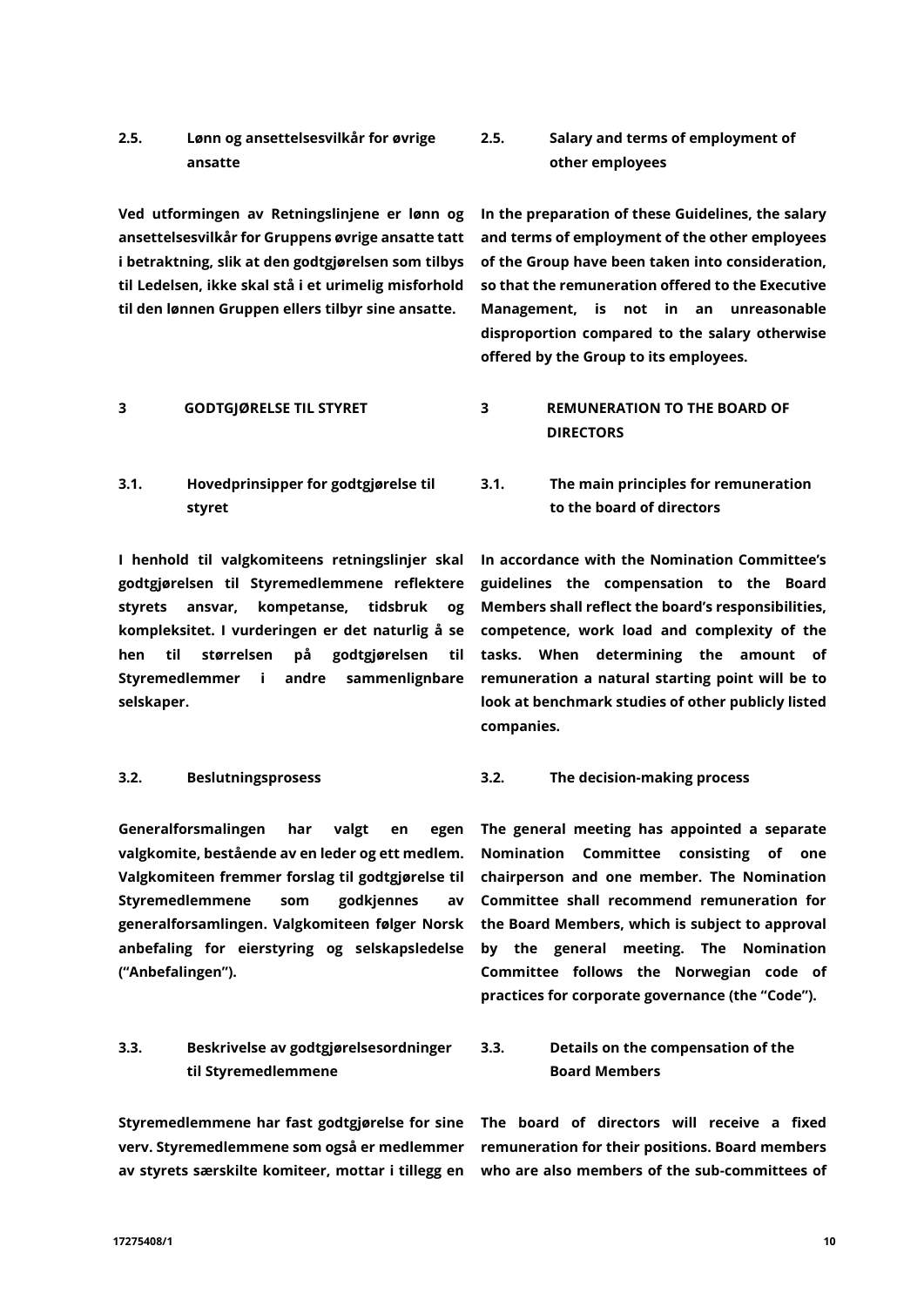17275408/1 11

særskilt godtgjørelse for dette. Godtgjørelse for verv i revisjonskomiteen og kompensasjonskomiteen er et fast årlig honorar.

Selskapet ønsker å sikre et tett interessefellesskap mellom Styremedlemmene og Selskapets aksjonærer. I tråd med Anbefalingen om at styremedlemmer skal eie aksjer i Selskapet oppfordrer Kahoot! sine styremedlemmer til å eie aksjer i Selskapet, og styremedlemmene kan i tråd med dette tildeles RSUer som beskrevet i punkt 2.3.2.3 over.

The Company seeks to ensure a close alignment of interests between the Board Members and the Company's shareholders. In line with the Code, Kahoot! encourages the Board Members to own shares in the Company, and the Board Members may accordingly be granted RSUs as set out in

the board will in addition receive separate remuneration for this. Remuneration for positions in the audit committee and the remuneration committee is fixed annual amount.

**4 BESLUTNINGSPROSESS OG PROSEDYRER FOR FRAVIKELSE OG ENDRING AV RETNINGSLINJENE 4 DECISION MAKING PROCESS AND PROCEDURES FOR DEVIATIONS FROM AND AMENDMENTS TO THE GUIDELINES**

section 2.3.2.3 above.

**4.1. Beslutningsprosess 4.1. Decision making process**

Disse Retningslinjene ble vedtatt av Selskapets styre den 3. mai 2022, og er deretter forelagt endelig godkjenning av Selskapets ordinære generalforsamling den 27. mai 2022.

### **4.2. Fravikelse av Retningslinjene 4.2. Deviating from the Guidelines**

Styret kan, etter anbefaling fra kompensasjonskomiteen og etter eget skjønn, fravike ethvert punkt i disse Retningslinjene for det formål å sikre Selskapets langsiktige interesser, økonomiske bæreevne eller levedyktighet i følgende tilfeller:

- 
- ved endringer i Selskapets konsernstruktur, organisasjon, eierskap og/eller virksomhet (f.eks. fusjon, overtakelse, fisjon, oppkjøp mv.);

These Guidelines were resolved by the Company's board of directors on 3 May 2022, and where subsequently submitted for final approval by the Company's annual general meeting on 27 May 2022.

The board of directors may, upon recommendation from the remuneration committee and at its sole discretion, deviate from any section of these Guidelines to ensure the Company's long-term interests, financial sustainability and sustainability in the following circumstances:

- i forbindelse med endringer i Ledelsen; in connection with changes in the group of Executive Management;
	- upon changes to the Company's group structure, organization, ownership and or business (e.g. merger, takeover, demerger, acquisition etc.);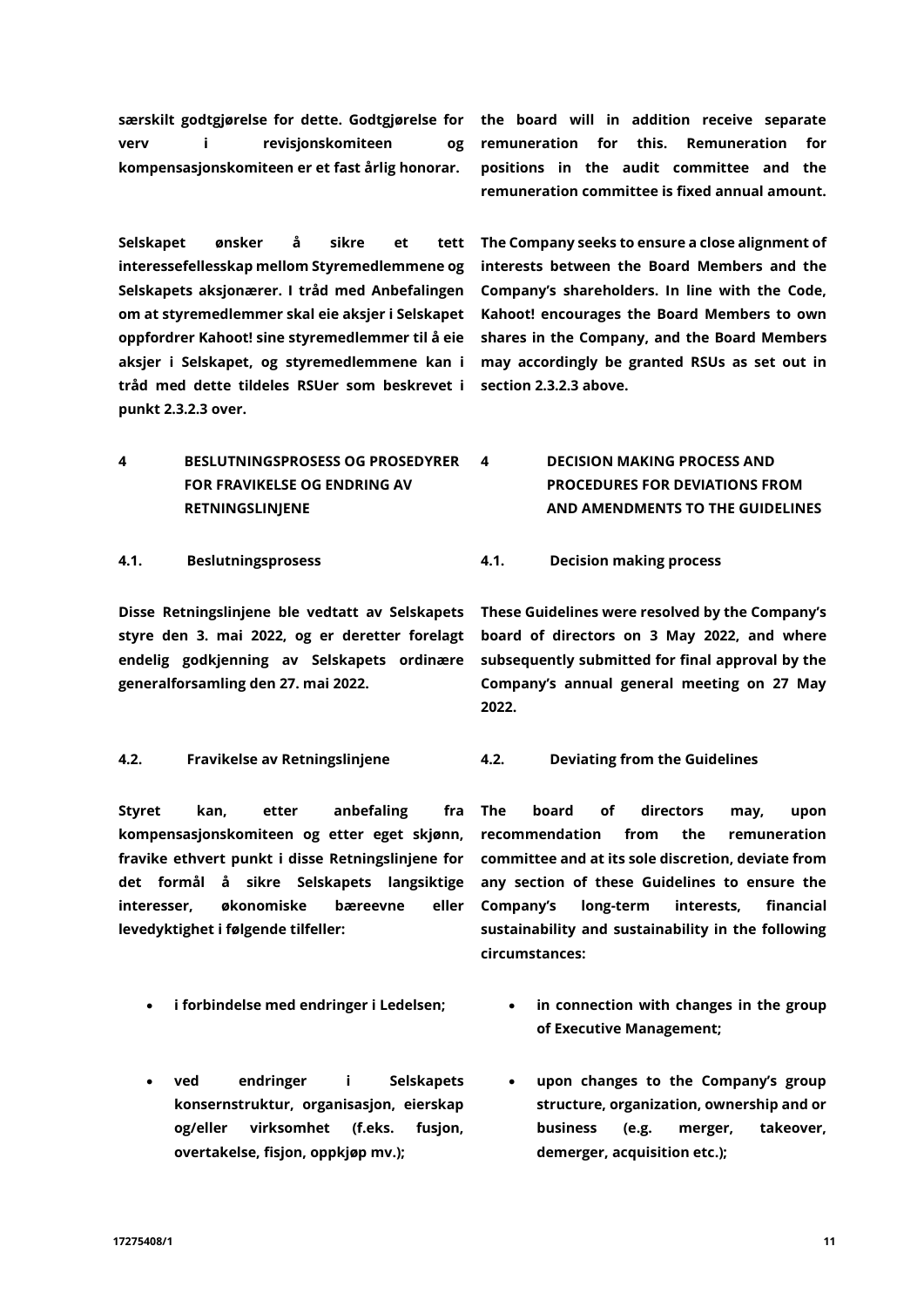- ved vesentlige endringer i Selskapets strategi;
- ved endringer i eller tillegg til relevante lover, regler eller reguleringer; og
- ved andre ekstraordinære omstendigheter der fravikelse vil være påkrevd eller ønskelig for å ivareta Selskapets helhetlige langsiktige interesser og økonomiske bæreevne eller for å sikre dets levedyktighet.

Dersom styret fraviker Retningslinjene skal det gis en begrunnelse for dette i den aktuelle styreprotokollen, og dette skal rapporteres i lederlønnsrapporten som fremlegges på neste ordinære generalforsamling i Selskapet. For det tilfellet at avviket vedvarer slik at det ikke lenger kan regnes som midlertidig, skal styret oppdatere disse Retningslinjene og legge frem forslag om at de oppdaterte retningslinjene vedtas av generalforsamlingen så raskt som praktisk mulig.

Retningslinjene skal behandles og godkjennes av generalforsamlingen ved enhver vesentlig endring og minst hvert fjerde år. Ikke-vesentlige tilpasninger av Retningslinjene kan foretas av styret uten generalforsamlingens godkjenning.

# **5 ÅRLIG RAPPORT OM LØNN OG ANNEN GODTGJØRELSE**

Styret skal årlig sørge for at det utarbeides en rapport om lønn og annen godtgjørelse i henhold til allmennaksjeloven § 6-16b som gir en samlet oversikt over utbetalt og innestående lønn og godtgjørelse som omfattes av disse

- upon material changes to the Company's strategy;
- upon changes in or amendments to relevant laws, rules, or regulations;
- upon other exceptional circumstance where the deviation may be required or desirable to serve the long-term interests and sustainability of the Company as a whole or to assure its viability.

If the board of directors deviate from these Guidelines, a justification shall be given in the relevant board meeting minutes and the deviation shall be reported on in the remuneration report to be presented at the next annual general meeting of the Company. In the event that a deviation is continued so that it cannot be deemed temporary, the board of directors shall update these Guidelines and propose that the updated guidelines are resolved by the general meeting as soon as practically possible.

# **4.3. Endring av Retningslinjene 4.3. Amendment of the Guidelines**

These Guidelines shall be presented to and be approved by the general meeting upon any material change and at least every fourth year. Immaterial amendments to the Guidelines may be made by the board of directors, without the general meeting's approval.

# **5 ANNUAL REPORT ON SALARY AND OTHER REMUNERATION**

The board of directors shall ensure that a report on salary and other remuneration is prepared on an annual basis in accordance with Section 6-16b of the Public Limited Companies Act. The report shall give an overview over paid and accrued